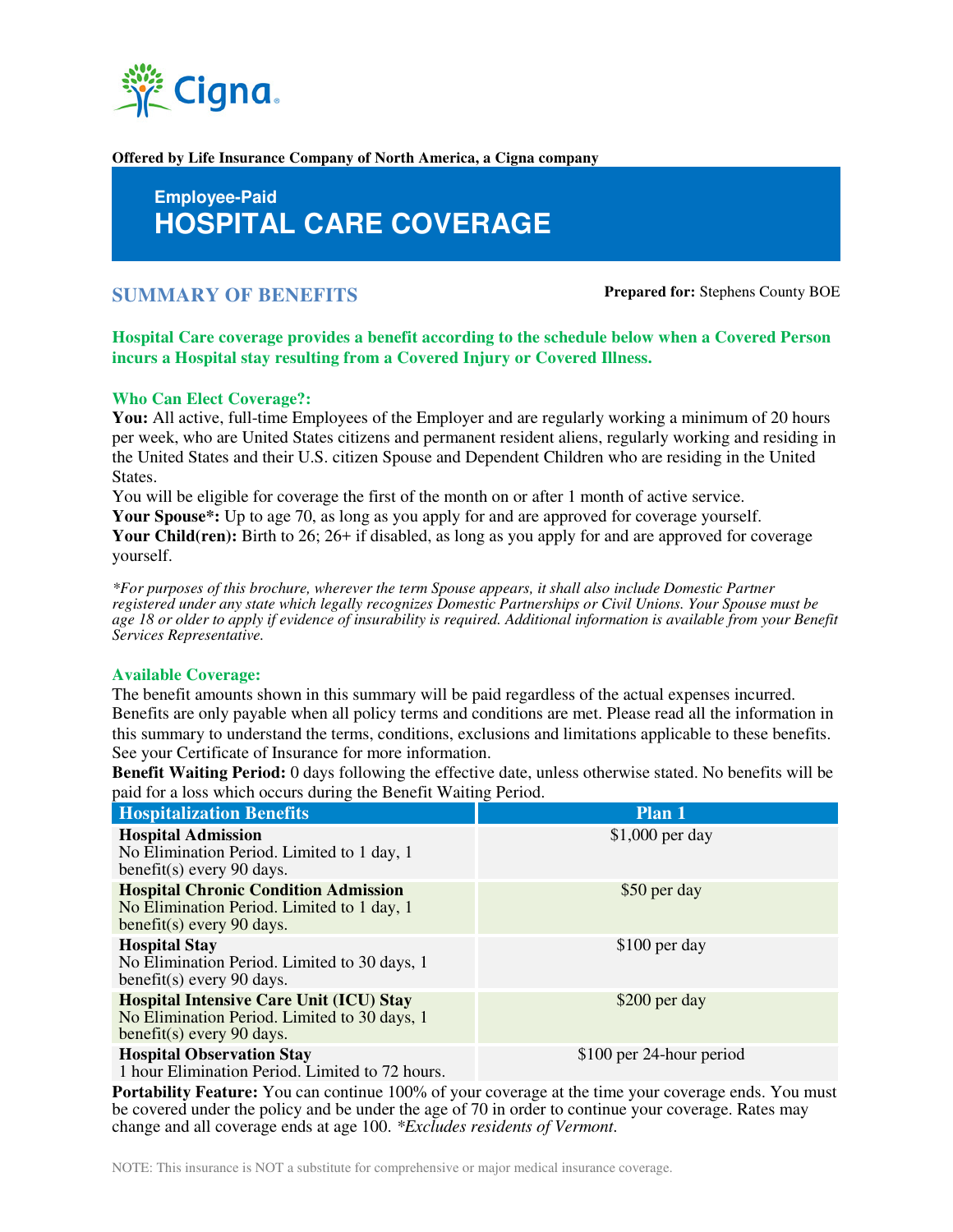| <b>Employee's Monthly Cost of Coverage:</b> |          |
|---------------------------------------------|----------|
| Tier <sup>1</sup>                           | l Plan 1 |
| <b>Employee Only</b>                        | \$23.70  |
| <b>Employee &amp; Spouse</b>                | \$45.20  |
| <b>Employee &amp; Child(ren)</b>            | \$36.01  |
| <b>Employee &amp; Family</b>                | \$57.50  |

*Costs are subject to change, and may be different if certain benefits or riders are not available in certain resident states. Actual per pay period premiums may differ slightly due to rounding.*

#### **NOTE: The following are some of the important policy provisions, terms and conditions that apply to benefits described in the policy. This is not a complete list. See your Certificate of Insurance for more information.**

**Benefit Amounts Payable:** Benefits for all Covered Persons are payable at 100% of the Benefit Amounts shown, unless otherwise stated. Late applicants, if allowed under this plan, may be required to provide medical evidence of insurability.

#### **Benefit-Specific Conditions, Exclusions & Limitations (Hospital Care):**

- **Hospital Admission:** Must be admitted as an Inpatient due to a Covered Injury or Covered Illness. Excludes: treatment in an emergency room, provided on an outpatient basis, or for re-admission for the same Covered Injury or Covered Illness.
- **Hospital Chronic Condition Admission:** Must be admitted as an Inpatient due to a covered chronic condition and treatment for the covered chronic condition must be provided by a specialist in that field of medicine. Excludes: treatment in an emergency room, provided on an outpatient basis, or for re-admission for the same Covered Injury or Covered Illness (including chronic conditions).
- **Hospital Stay:** Must be admitted as an Inpatient and confined to the Hospital, due to a Covered Injury or Covered Illness, at the direction and under the care of a physician. If also eligible for the ICU Stay Benefit, only 1 benefit(s) will be paid for the same Covered Injury or Covered Illness, whichever is greater. Hospital stays within 90 days for the same or a related Covered Injury or Covered Illness is considered one Hospital Stay.
- **Intensive Care Unit (ICU) Stay:** Must be admitted as an Inpatient and confined in an ICU of a Hospital, due to a Covered Injury or Covered Illness, at the direction and under the care of a physician. If also eligible for the Hospital Stay Benefit, only 1 benefit(s) will be paid for the same Covered Injury or Covered Illness, whichever is greater. ICU stays within 90 days for the same or a related Covered Injury or Covered Illness is considered one ICU stay.
- **Hospital Observation Stay:** Must be receiving treatment for a Covered Injury or Covered Illness in a Hospital, including an observation room, or ambulatory surgical center, for more than 23 hours following the 1 hour elimination period, on a non-Inpatient basis and a charge must be incurred. This benefit is not payable if a benefit is payable under the Hospital Stay Benefit or Hospital Intensive Care Unit Stay Benefit.

### **Common Exclusions and Limitations:**

**Exclusions:** In addition to any benefit-specific exclusion, benefits will not be paid for any Covered Injury or Covered Illness which is caused by or results from any of the following (unless otherwise provided for in the policy):

- (1) intentionally self-inflicted injury, suicide or any attempted threat while sane or insane;
- (2) commission or attempt to commit a felony or an assault;
- (3) declared or undeclared war or act of war;
- (4) a Covered Injury or Covered Illness that occurs while on active duty service in the military, naval or air force of any country or international organization. Upon our receipt of proof of service, we will refund any premium paid for this time. Reserve or National Guard active duty training is not excluded unless it extends beyond 31 days;
- (5) voluntary ingestion of any narcotic, drug, poison, gas or fumes, unless prescribed or taken under the direction of a Physician and taken in accordance with the prescribed dosage (excludes WA residents);
- (6) operating any type of vehicle while under the influence of alcohol or any drug, narcotic or other intoxicant including any prescribed drug for which the Covered Person has been provided a written warning against operating a vehicle while taking it. "Under the influence of alcohol", for purposes of this exclusion, means intoxicated, as defined by the law of the state in which the Covered Injury or Covered Illness occurred. (excludes WA residents)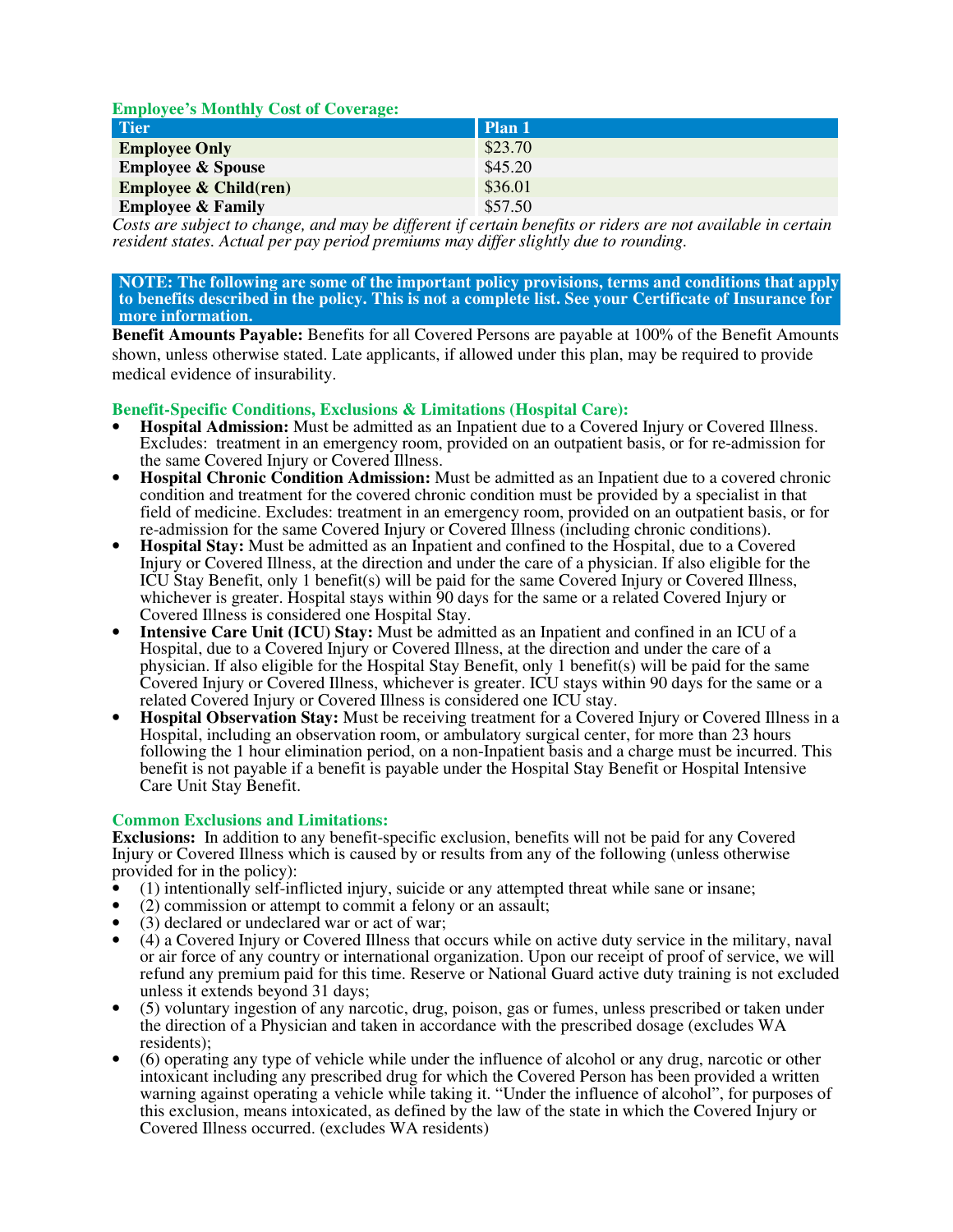- Those not necessary, as determined by Us in accordance with generally accepted standards of medical practice, for the diagnosis, care or treatment of the physical or mental condition involved. This applies even if they are prescribed, recommended, or approved by the attending physician.
- Elective or cosmetic surgery. This does not include reconstructive, cosmetic surgery: a) incidental to or following surgery for trauma, infection or other disease of the involved part; or b) due to congenital disease or anomaly of a Covered Dependent child which has resulted in a functional defect.
- Dental surgery, unless the surgery is the result of an accidental injury;
- In addition, benefits will not be paid for services or treatment rendered by a Physician, Nurse or any other person who is:
	- Employed or retained by the Subscriber;
	- providing homeopathic, aroma-therapeutic or herbal therapeutic services;
	- living in the Covered Person's household;
	- a parent, sibling, spouse or child of the Covered Person.

#### **Important Definitions:**

**Covered Illness:** A physical or mental disease or disorder including pregnancy and complications of pregnancy that results in a covered loss. A Covered Illness includes medically-necessary quarantine in a Hospital in conjunction with medically-necessary preventive treatment due to an identifiable exposure to a life-threatening contagious and infectious disease.

**Covered Injury:** Any bodily harm that results in a covered loss.

**Covered Person:** An eligible person, as defined in the Schedule of Benefits, who is enrolled and for whom Evidence of Insurability, where required, has been accepted by Us, required premium has been paid when due, and coverage under this Policy remains in force.

**Elimination Period:** The continuous period of time that must be satisfied before a benefit shown in the Schedule of Benefits is payable. An Elimination Period may be satisfied during the Policy's Benefit Waiting Period.

**Hospital:** An institution that is licensed as a hospital pursuant to applicable law; primarily and continuously engaged in providing medical care and treatment to sick and injured persons; managed under the supervision of a staff of physicians; provides 24-hour nursing services by or under the supervision of a graduate registered Nurse (R.N.); and has medical, diagnostic and treatment facilities with major surgical facilities on its premises, or available to it on a prearranged basis. The term Hospital does not include a clinic, facility, or unit of a Hospital for: (1) rehabilitation, convalescent, custodial, educational, hospice, or skilled nursing care; (2) the aged, drug addicts or alcoholics; or (3) a facility primarily or solely providing psychiatric services to mentally ill patients.

#### **Policy Provisions:**

**When your coverage begins:** Coverage begins on the later of the program's effective date, the date you become eligible, the date we receive your completed enrollment form, or the date you authorize any necessary payroll deduction, or if evidence of insurability is required, after we have approved the Covered Person for coverage in writing. Your coverage will not begin unless you are actively at work on the effective date. Spouse and Dependent Child(ren) coverage, if applicable, will not begin for any Spouse or Dependent Child $(ren)$  that on the effective date is hospital or home confined; receiving chemotherapy or radiation treatment; or disabled and under the care of a physician.

**When your coverage ends:** Coverage for any Covered Person ends on the earliest of the date they are no longer eligible, the date the group policy is no longer in force, or the date for the last period for which required premiums are paid. For your Spouse and Dependent Child(ren), if applicable, coverage also ends when your coverage ends, when their premiums are not paid or when they are no longer eligible. (Under certain circumstances, your coverage may be continued if you stop working. Be sure to read the *Continuation of Insurance* provisions in your Certificate.)

**30 Day Right To Examine Certificate:** If a Covered Person is not satisfied with the Certificate for any reason, it may be returned to us within 30 days after receipt. We will return any premium that has been paid and the Certificate will be void as if it had never been issued.

THIS POLICY PROVIDES LIMITED COVERAGE. IT PAYS A FIXED BENEFIT AND DOES NOT COVER MEDICAL EXPENSES AS INCURRED. THIS IS NOT A SUBSTITUTE FOR COMPREHENSIVE OR MAJOR MEDICAL HEALTH INSURANCE. THIS COVERAGE DOES NOT SATISFY THE INDIVIDUAL MANDATE OF THE AFFORDABLE CARE ACT BECAUSE THE COVERAGE DOES NOT MEET THE REQUIREMENTS OF MINIMUM ESSENTIAL COVERAGE.